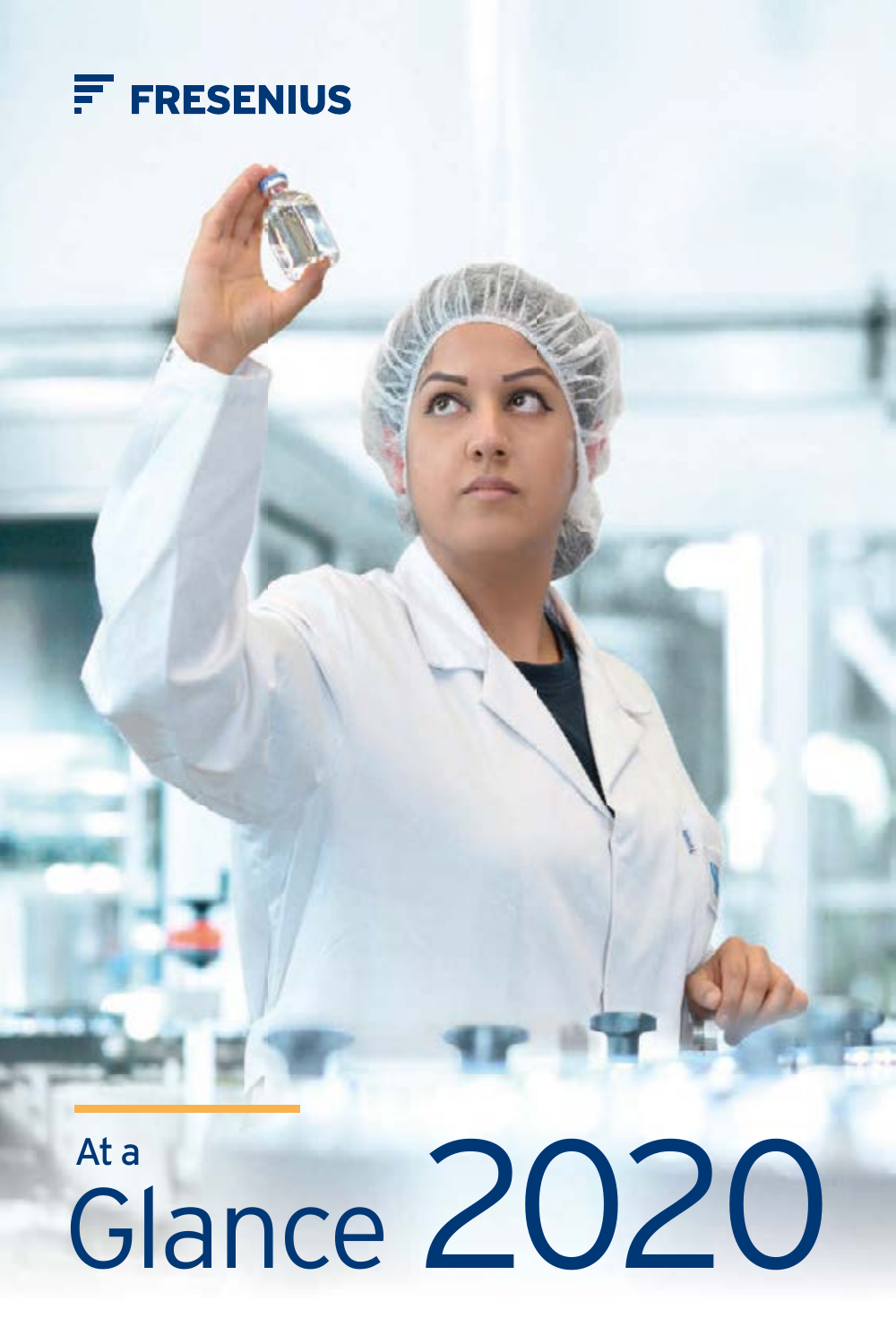



| Sales and Earnings in $\epsilon$ millions | 2019    | 2018    | 2017    |
|-------------------------------------------|---------|---------|---------|
| Sales                                     | 35,524  | 33,530  | 33,886  |
| FBIT                                      | 4,599   | 4.561   | 4,830   |
| <b>EBIT</b> margin                        | 12.9%   | 13.6%   | 14.3%   |
| Net income                                | 1,915   | 1,871   | 1,816   |
| Operating cash flow                       | 3.514   | 3,742   | 3,937   |
|                                           |         |         |         |
| <b>Employees</b>                          | 2019    | 2018    | 2017    |
| Employees (Dec. 31)                       | 294,134 | 276,750 | 273,249 |



Fresenius is a **global healthcare group** offering high-quality products and services for dialysis, hospitals, and outpatient treatment. With over 290,000 employees in more than 100 countries around the globe and annual sales exceeding €35 billion, Fresenius is one of the world's leading healthcare companies.

At Fresenius, the **patient always comes first.** For more than 100 years now we have been working to save lives and improve the quality of life of our patients. A clear **focus on innovation and efficiency** has helped us to make high-quality healthcare accessible to a steadily increasing number of people. Yet we never get complacent about our successes, and never stop looking for better solutions. This is how Fresenius is contributing to **medical progress** and better patient care.

"Forward Thinking Healthcare" captures our commitment to the future: **better medicine for more people.**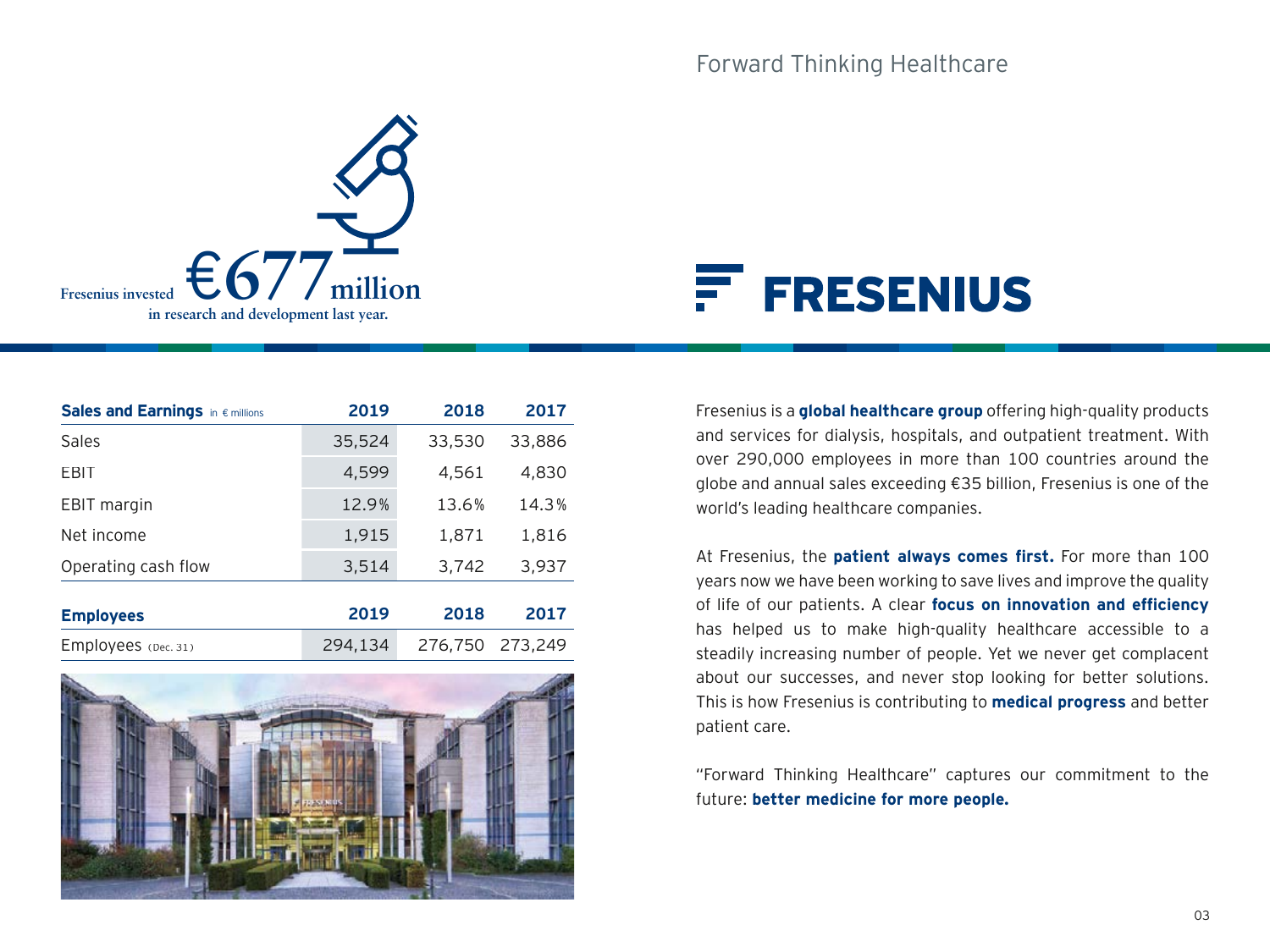## **Ringing in hope for sick children**

To give hope to other young patients that they will also be able to go home soon, kids on the children's cancer ward of Fresenius Helios Hospital Erfurt, in Germany, can ring a special bell to announce they've completed their treatment. After the bell was installed in March, 4-year-old Alexia was the first homebound patient to ring it.



## Our year 2019

## **Acquisition of NxStage**

Fresenius Medical Care successfully closed its acquisition of NxStage Medical, Inc. in February. NxStage develops, produces and markets an innovative portfolio of medical devices for home dialysis and critical care.





**First biosimilar** In May, Fresenius started the launch of its first biosimilar, Idacio®, on the European market. Biosimilars are biological follow-on versions of biopharmaceuticals whose patents have expired.



**Headquarters expansion completed** The expansion of Fresenius headquarters in Bad Homburg was completed in the autumn. Along with two new office buildings offering a total of more than 750 workspaces, the project included redesigned grounds that connect new and already existing headquarters buildings to create the Fresenius Campus.

#### **40 years for Schweinfurt plant**

In July, Fresenius Medical Care celebrated the 40th anniversary of the Schweinfurt, Germany plant, the company's largest development and production facility for dialysis machines and other medical technology devices.



**Expanding in Colombia** After entering Colombia in 2018, Quirónsalud expanded in the South American country with the acquisition of three hospitals and a medical diagnostics group.



**University hospital modernized** After four years' construction, Fresenius Vamed completed the modernization of University Hospital Schleswig-Holstein (UKSH). The new main clinic at the UKSH's Kiel location opened in August, with the one in Lübeck following in November. In addition to the construction and renovation at the two locations of Germany's second-largest university hospital, the project includes their technical operation until 2044.

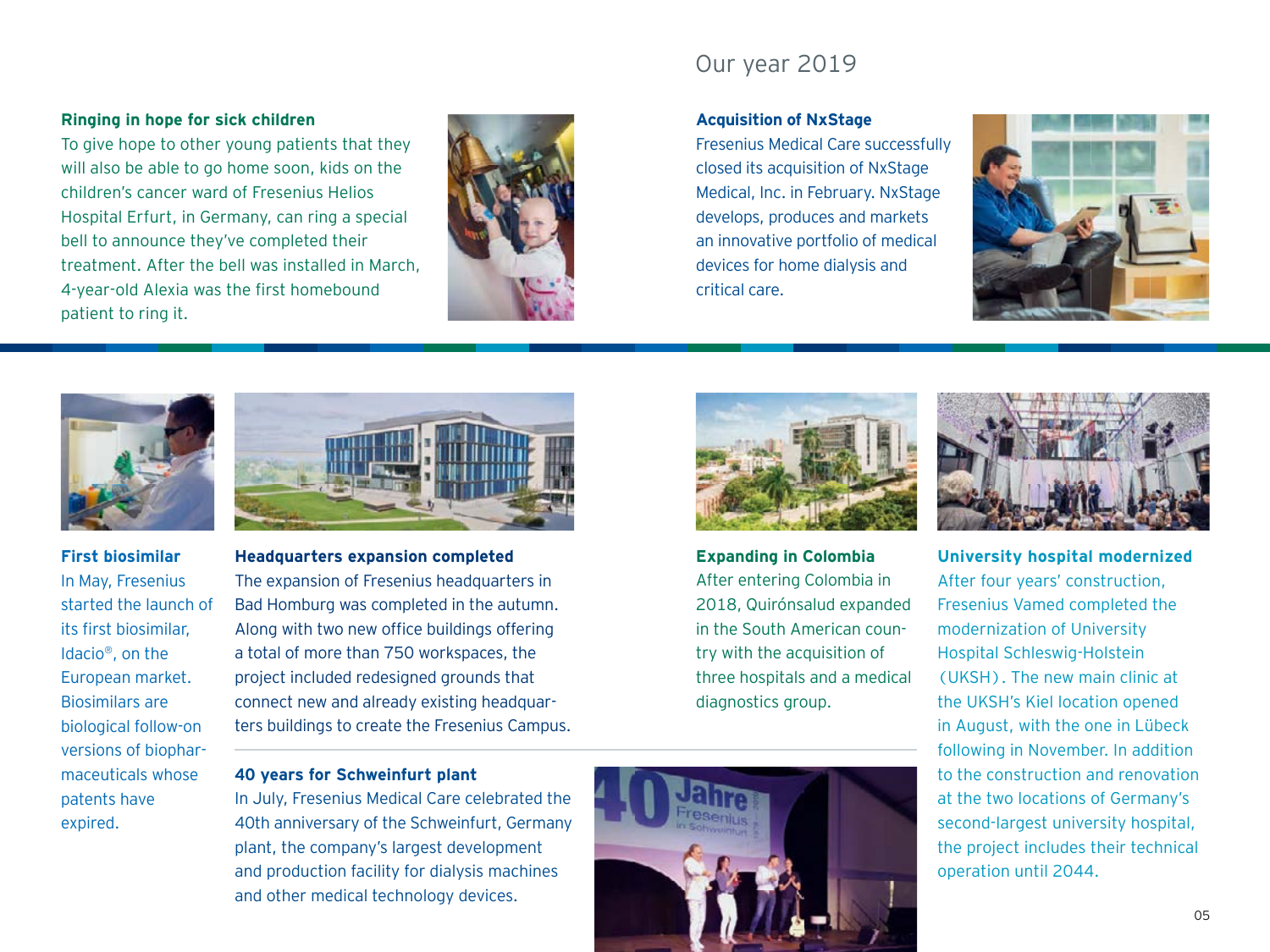

**Every 0.6 seconds, somewhere in the world, Fresenius Medical Care starts a dialysis treatment.**



| <b>Key Figures</b> in $\epsilon$ millions | 2019    | 2018    | Growth |
|-------------------------------------------|---------|---------|--------|
| Sales                                     | 17,329  | 16,026  | 8%     |
| <b>EBIT</b>                               | 2,296   | 2,292   | 0%     |
| Net income                                | 1,369   | 1,341   | 2%     |
| Operating cash flow                       | 1,947   | 2.062   | $-6%$  |
| Capital expenditure/<br>acquisitions      | 3,422   | 2.014   | 70%    |
| R & D expenses                            | 168     | 114     | 47%    |
| $Emplovees$ (Dec. 31)                     | 128,300 | 120,328 | 7%     |



Fresenius Medical Care is the world's largest provider of **products and services** for individuals with **renal diseases** of which more than 3.5 million patients worldwide regularly undergo dialysis treatment.

Through its network of more than 3,990 dialysis clinics, Fresenius Medical Care provides dialysis treatments for over 345,000 patients around the globe. Fresenius Medical Care is also the leading provider of dialysis products such as dialysis machines and dialyzers.

Along with the core business, the Company offers additional medical services in the field of Care Coordination.



**Every Seco dialysis machine used around the world is from Fresenius Medical Care.**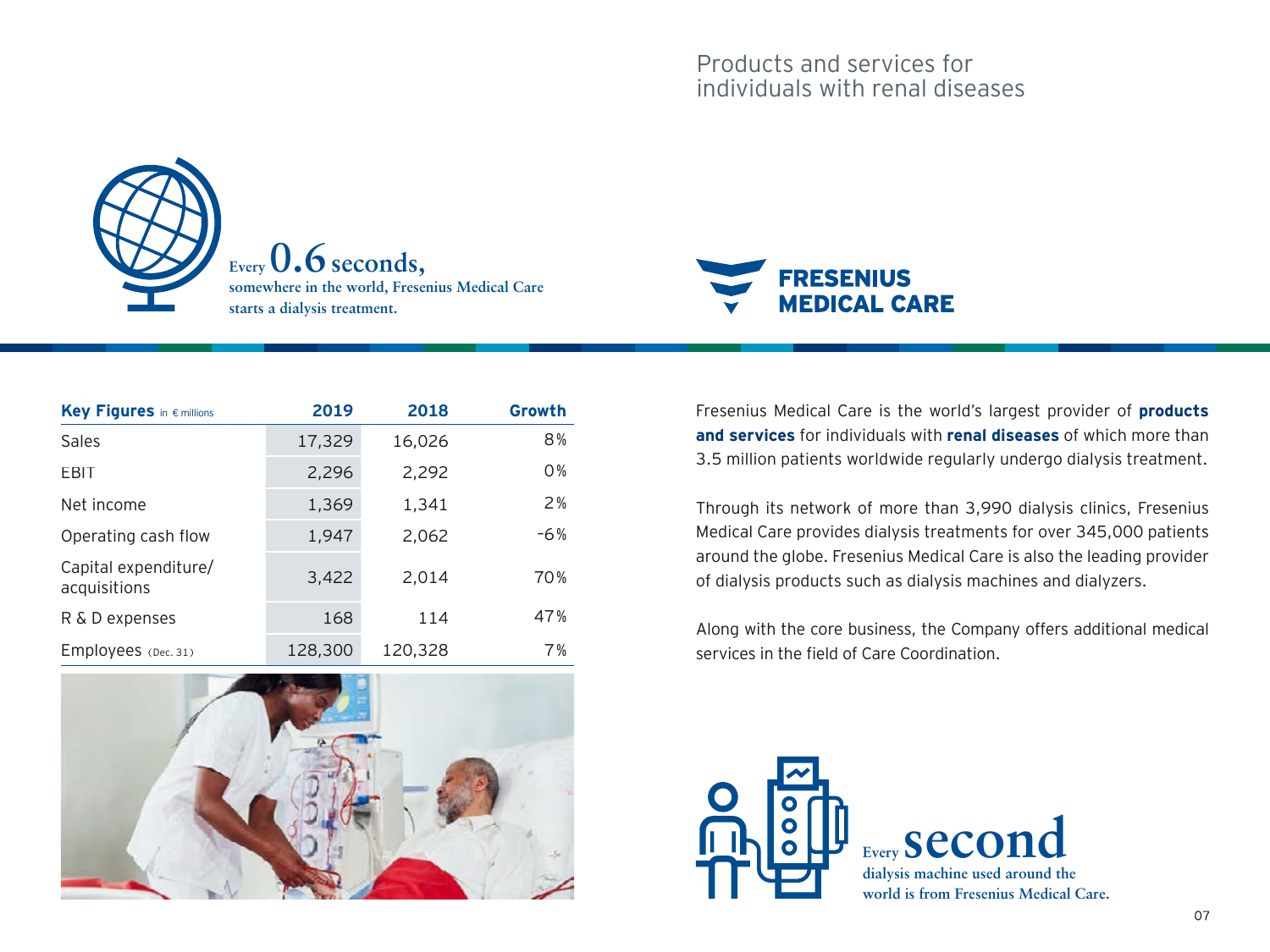$000$ 





| <b>Key Figures</b> in € millions     | 2019   | 2018   | Growth |
|--------------------------------------|--------|--------|--------|
| Sales                                | 6,919  | 6.544  | 6%     |
| EBIT                                 | 1,200  | 1,139  | 5%     |
| Net income                           | 802    | 742    | 8%     |
| Operating cash flow                  | 968    | 1,040  | $-7%$  |
| Capital expenditure/<br>acquisitions | 812    | 615    | 32%    |
| R & D expenses                       | 507    | 534    | $-5%$  |
| Employees (Dec. 31)                  | 39,627 | 37.843 | 5%     |



Fresenius Kabi is a global healthcare company that specializes in medicines and technologies for **infusion, transfusion and clinical nutrition.** The company's products and services are used to help care for critically and chronically ill patients.

Fresenius Kabi's product portfolio comprises a comprehensive range of I.V. generic drugs, infusion therapies and clinical nutrition products as well as the devices for administering these products. In the field of biosimilars, Fresenius Kabi focuses on autoimmune diseases and oncology. Within transfusion technology, Fresenius Kabi offers products used in the collection and processing of blood and cell components, as well as in transfusion medicine and cell therapies.

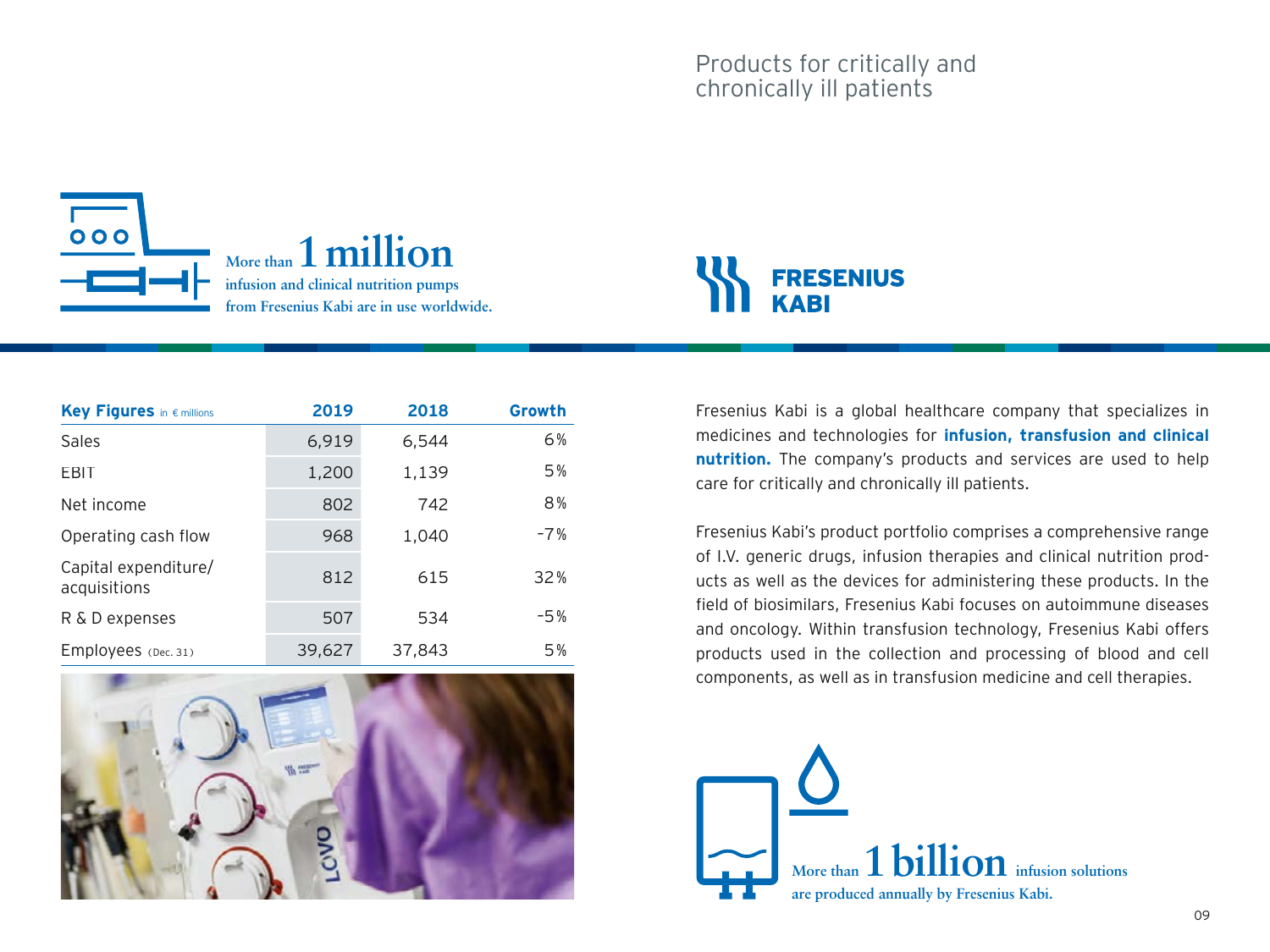



| <b>Key Figures</b> in $\epsilon$ millions | 2019    | 2018    | Growth |
|-------------------------------------------|---------|---------|--------|
| Sales                                     | 9,234   | 8,993   | 3%     |
| EBIT                                      | 1,015   | 1,052   | $-4%$  |
| Net income                                | 670     | 686     | $-2%$  |
| Operating cash flow                       | 683     | 554     | 23%    |
| Capital expenditure/<br>acquisitions      | 693     | 501     | 38%    |
| Employees (Dec. 31)                       | 106,377 | 100.144 | 6%     |



Fresenius Helios is **Europe's leading private hospital operator,** with more than 100,000 employees. Fresenius Helios owns and operates Helios hospitals in Germany and Quirónsalud hospitals in Spain. Both Helios and Quirónsalud are the largest private hospital operators in their respective national markets.

Helios owns more than 80 hospitals across Germany – including maximum care facilities in Berlin-Buch, Duisburg, Erfurt, Krefeld, Schwerin, Wiesbaden and Wuppertal.

Quirónsalud operates over 50 hospitals, more than 70 outpatient centers and some 300 occupational risk centers.

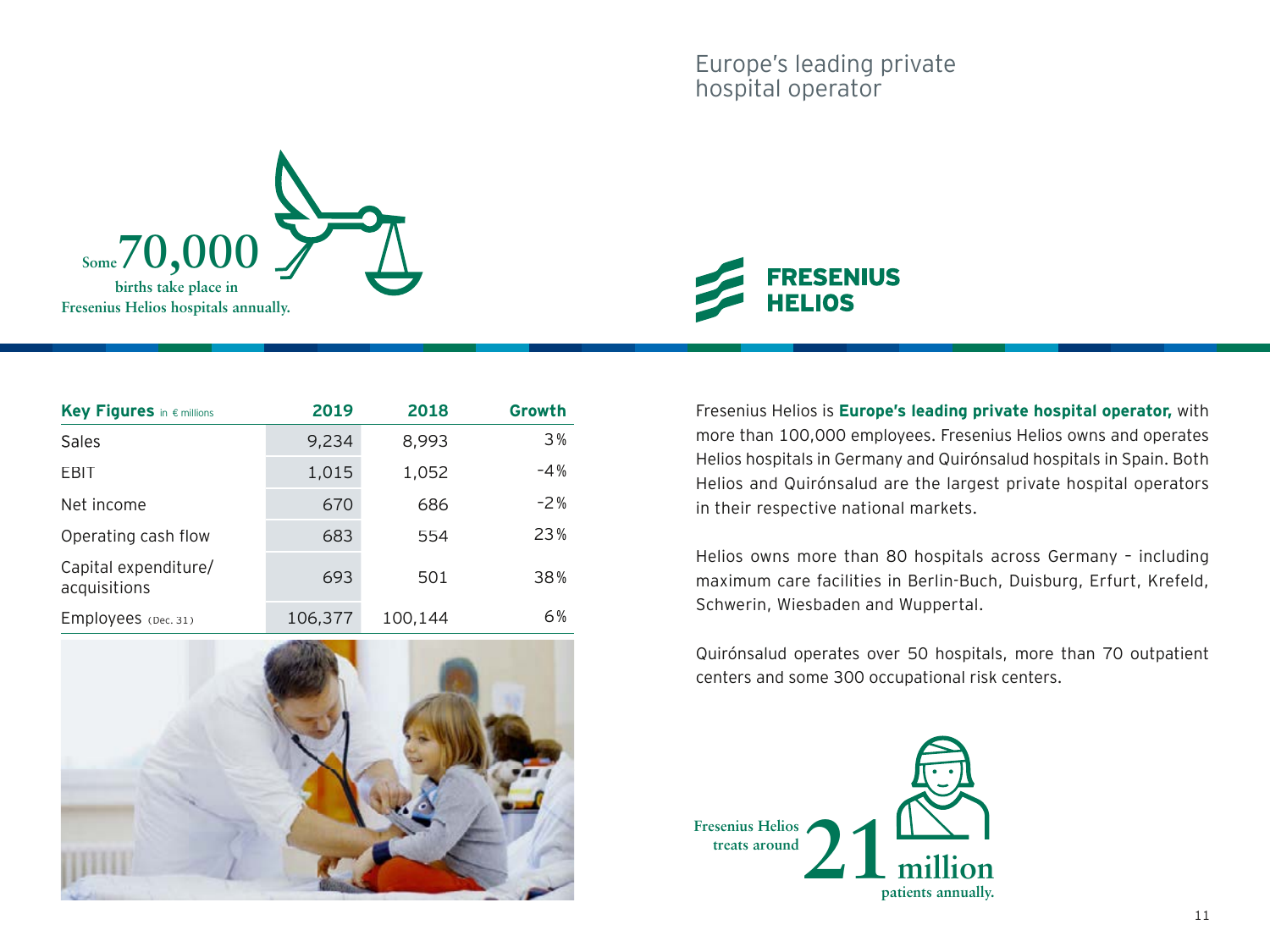



| <b>Key Figures</b> in $\epsilon$ millions | 2019   | 2018   | Growth  |
|-------------------------------------------|--------|--------|---------|
| Sales                                     | 2,206  | 1,688  | 31%     |
| EBIT                                      | 131    | 110    | 19%     |
| Net income                                | 85     | 72     | 18%     |
| Operating cash flow                       | $-46$  | 106    | $-143%$ |
| Capital expenditure/<br>acquisitions      | 85     | 540    | $-84%$  |
| Order intake                              | 1,314  | 1,227  | 7%      |
| $Emplovees$ (Dec. 31)                     | 18,592 | 17.299 | 7%      |



Fresenius Vamed manages projects and provides **services for hospitals and other health care facilities** worldwide, and is a leading **post-acute care provider** in Central Europe. With its "everything from one source" approach, Fresenius Vamed offers a complete value chain to achieve and maintain efficiency at every stage: from project development, planning and turnkey construction, through maintenance and technical management to the total operational management of health care facilities.

Headquartered in Vienna, Austria, Fresenius Vamed has successfully completed more than 960 health care projects in 95 countries since the company's founding in 1982.

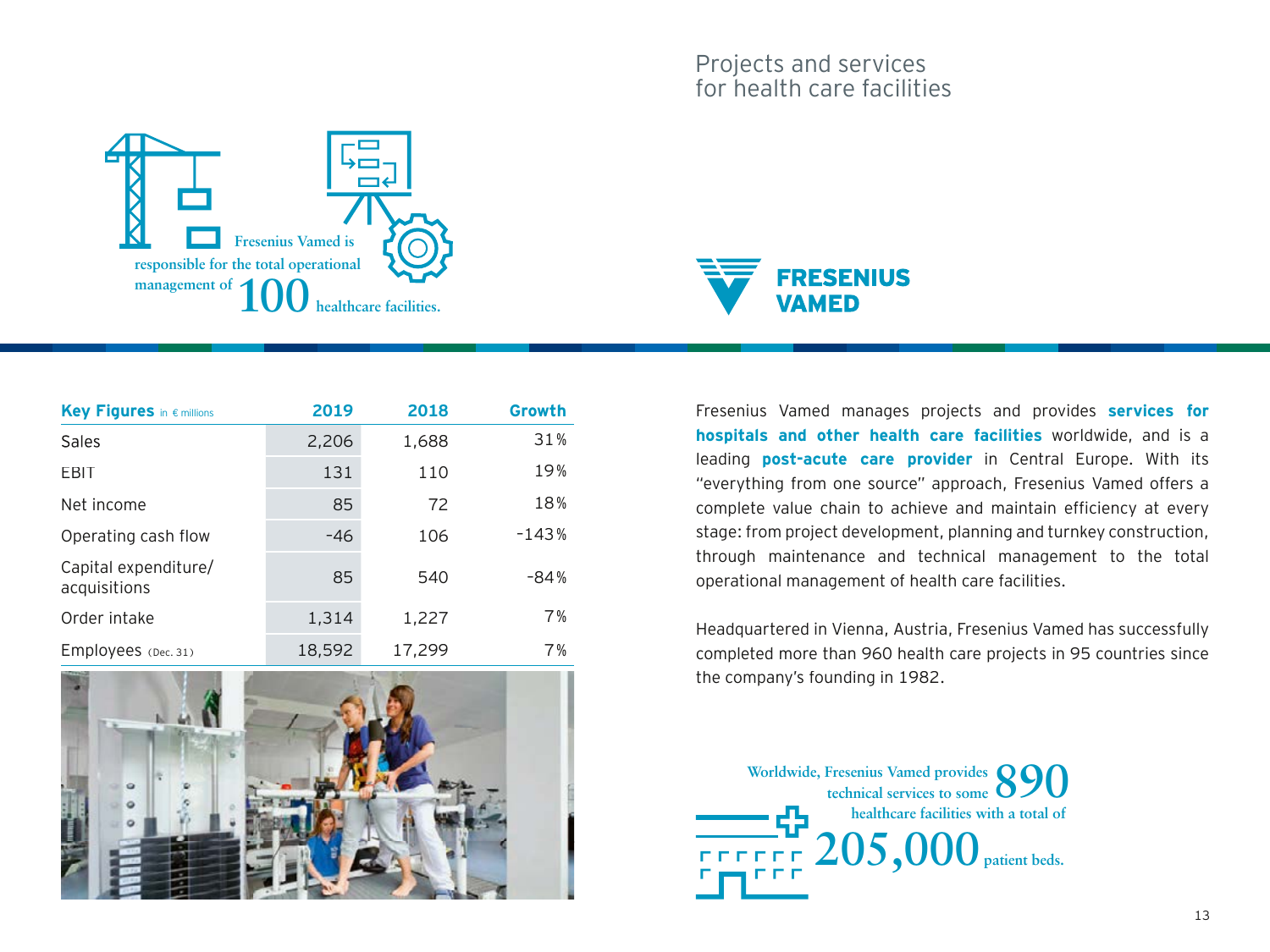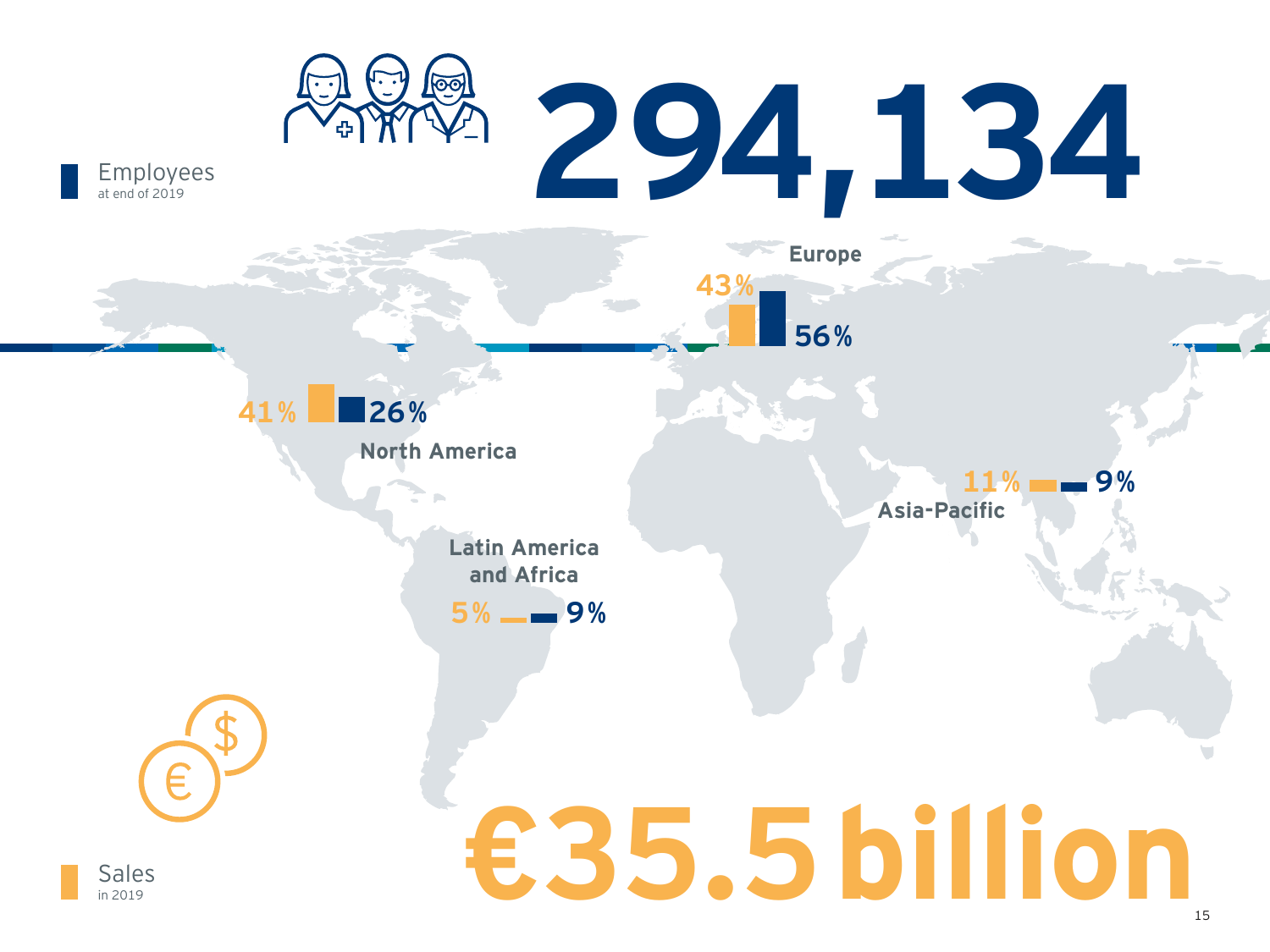Group Results

**Financial Calendar**



| <b>Shares</b>                                 | 2019        | 2018                    | 2017   |
|-----------------------------------------------|-------------|-------------------------|--------|
| Number of shares                              | 557.379.979 | 556,225,154 554,710,473 |        |
| Market capitalization<br>in $\notin$ millions | 27,969      | 23,573                  | 36,095 |
| Per share in $\epsilon$                       |             |                         |        |
| Dividend                                      | $0.84*$     | 0.80                    | 0.75   |
| Earnings                                      | 3.44        | 3.37                    | 3.28   |

| <b>Balance Sheet</b><br>in $\notin$ millions | 2019   | 2018   | 2017   |
|----------------------------------------------|--------|--------|--------|
| Total assets                                 | 61,237 | 56,703 | 53,133 |
| Equity ratio                                 | 44%    | 44%    | 41%    |
| Debt ratio<br>Net debt/EBITDA                | 3.14   | 2.71   | 2.84   |
| Investments                                  | 5,086  | 3,249  | 8,680  |





| <u>Filiantial Calchual</u>           |                   |  |
|--------------------------------------|-------------------|--|
| Publication of 2019 business results | February 20, 2020 |  |
| Results Q1/20                        | May 6, 2020       |  |
| Annual General Meeting               | May 20, 2020      |  |
| Dividend payment                     | May 26, 2020*     |  |
| Results Q2/20                        | July 30, 2020     |  |
| Results Q3/20                        | October 29, 2020  |  |
|                                      |                   |  |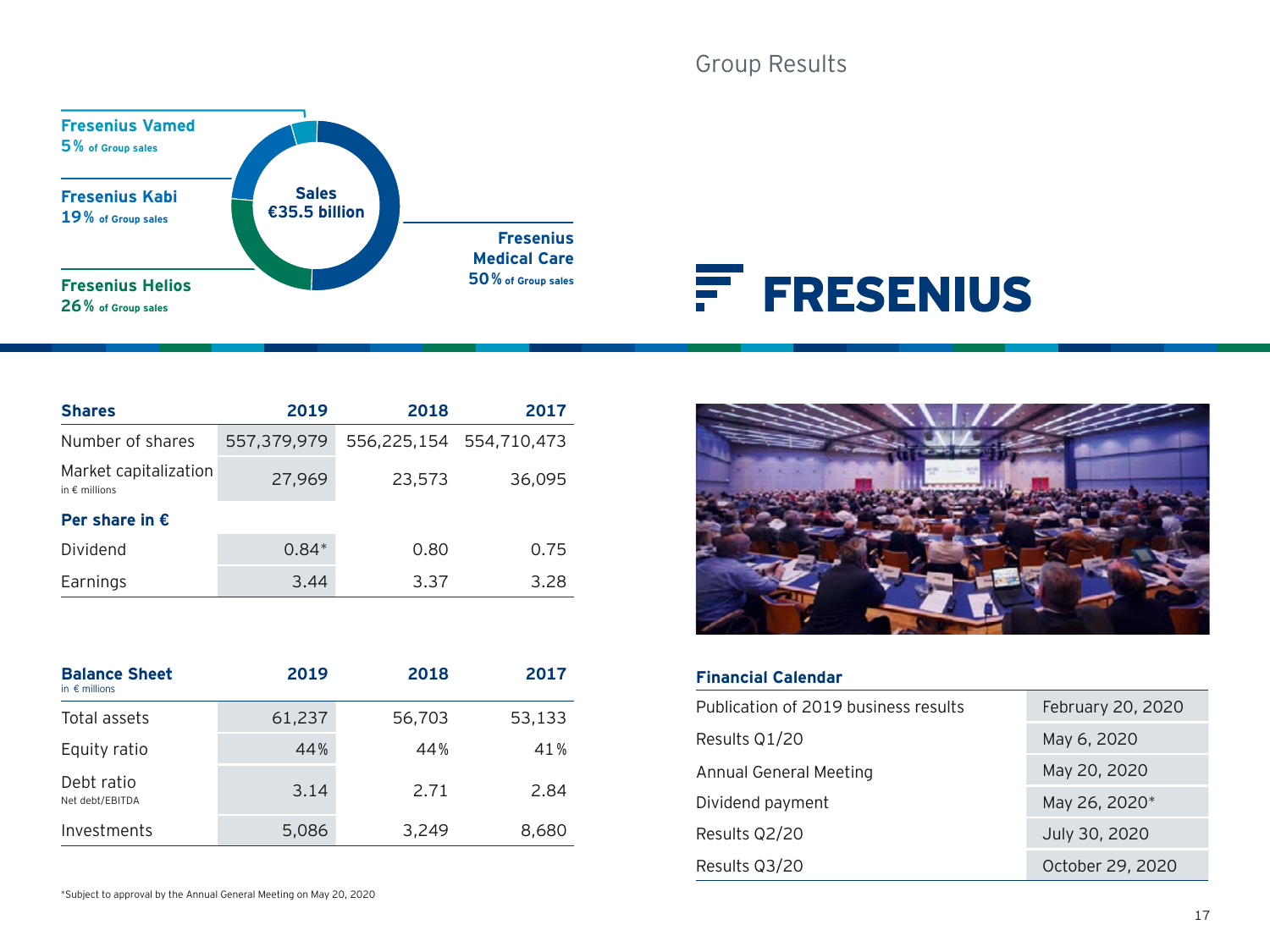From a local pharmacy to a global corporation

**1462 Opening of the Hirsch Pharmacy in Frankfurt** In the 19th century, ownership of the pharmacy passes to the Fresenius family.



**1966 Distributor of dialysis machines**  Fresenius starts to sell dialysis machines and dialyzers manufactured by various non-German companies.



**1994**

**Entry into project business** With the acquisition of Hospitalia International, Fresenius enters the project business to develop hospitals and other healthcare facilities.

**1986 Fresenius listed on stock market**

**Development and sale of company's own dialysis machines**  Production of the A2008 dialysis machine begins in a newly acquired factory in Schweinfurt, Germany.



**1996 Entry into Dialysis Services**  Fresenius Medical Care is created

when the U.S. dialysis provider National Medical Care, acquired by Fresenius, is merged with Fresenius' own dialysis business.

The project business is expanded with the acquisition of VAMED AG.





# **2005 Expansion of hospital business** Fresenius acquires Helios,

one of Germany's leading private hospital operators. **2012 Fresenius celebrates company's centennial**  On its 100th anniversary, Fresenius is active in some 100 countries and has more than 160,000 employees.

**2008 Expansion in I.V. generics** Fresenius Kabi enters the North American pharmaceuticals market through the acquisition of APP Pharmaceuticals.

# **1999**

**Expansion of infusions business**

The nutrition business of Pharmacia & Upjohn is acquired and then merged with Fresenius Pharma to form Fresenius Kabi.



**2017 Hospital network expanded outside of Germany** Fresenius Helios acquires Quirónsalud, Spain's largest private hospital operator.



**1912 Founding of the company** The pharmacist Dr. Eduard Fresenius, proprietor of the Hirsch Pharmacy, establishes the pharmaceutical company Dr. E. Fresenius.





**1952** 

**Else Kröner assumes management of Fresenius** The foster daughter of Eduard

husband Hans Kröner, build the company into a global healthcare group over the following decades.

**1946** 

**Death of the company's founder, Eduard Fresenius**



Fresenius will, along with her future

**1979**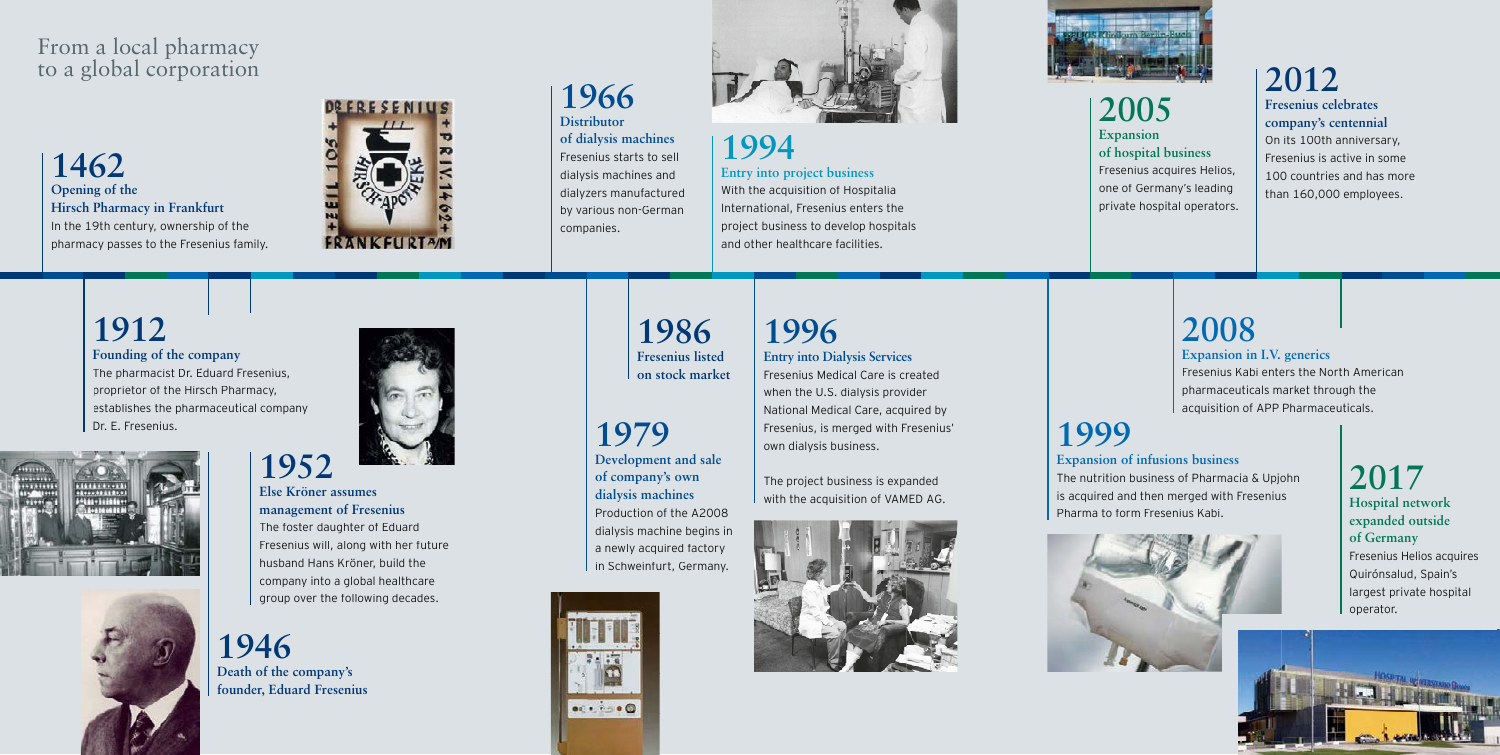